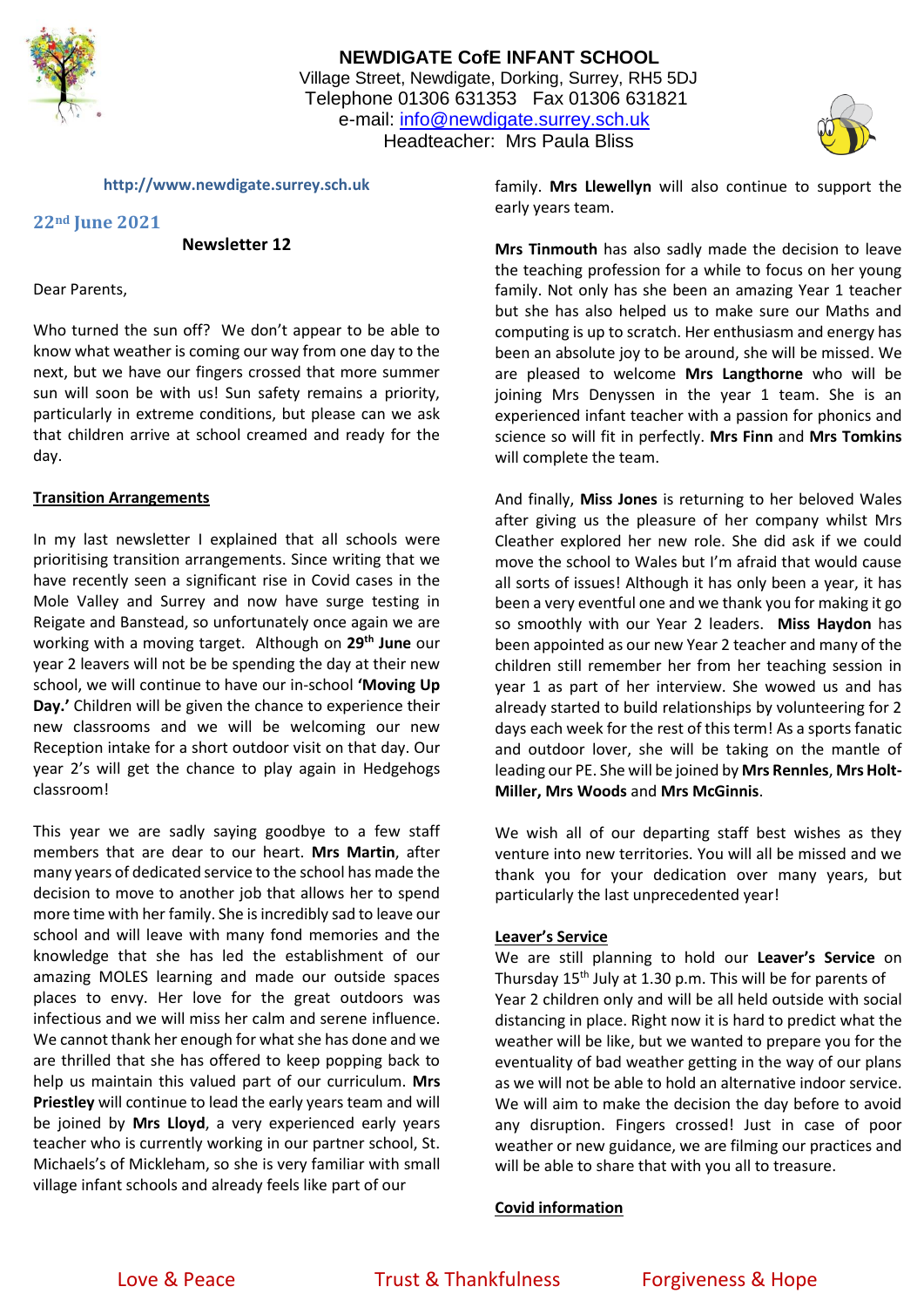With rising cases of the Delta variant our protective measures will remain as important as ever. We will continue to take our usual approach to any Covid-related symptoms for children, family members and staff.

If your child shows any symptoms they should be kept at home and a full PCR (polymerase chain reaction) test must be taken immediately. Please note we are only able to accept the results of these PCR tests to confirm a negative, lateral flow tests (LFTs) that are now available for everybody to use at home are only used to detect possible asymptomatic cases.



**If your child has been off school due to Covid related issues please can you make sure that you discuss their return with office staff before taking them to their classroom. This will help us to make sure that we minimise any confusion.**

#### **Farm Day**

Thank you so much for your support for our virtual farm day. Whilst we acknowledge it was a very different experience than our usual trip, we were really pleased to give the children the opportunity to immerse themselves in our topic. They all really loved the live sessions and learned a lot from the experts that led it, the picnic lunch was also a great success and we are still clearing up the mess made by the hay bales!

Miss Jones has asked me to let you know that she has



managed to buy 8 glockenspiels and some 'Boomwhackers' with the money raised through World Book Day and Year 2 have purchased some classroom toys for play with the money they raised selling their newspapers at Bob's shop.

**Stay well and safe. Paula Bliss**



Love & Peace Trust & Thankfulness Forgiveness & Hope